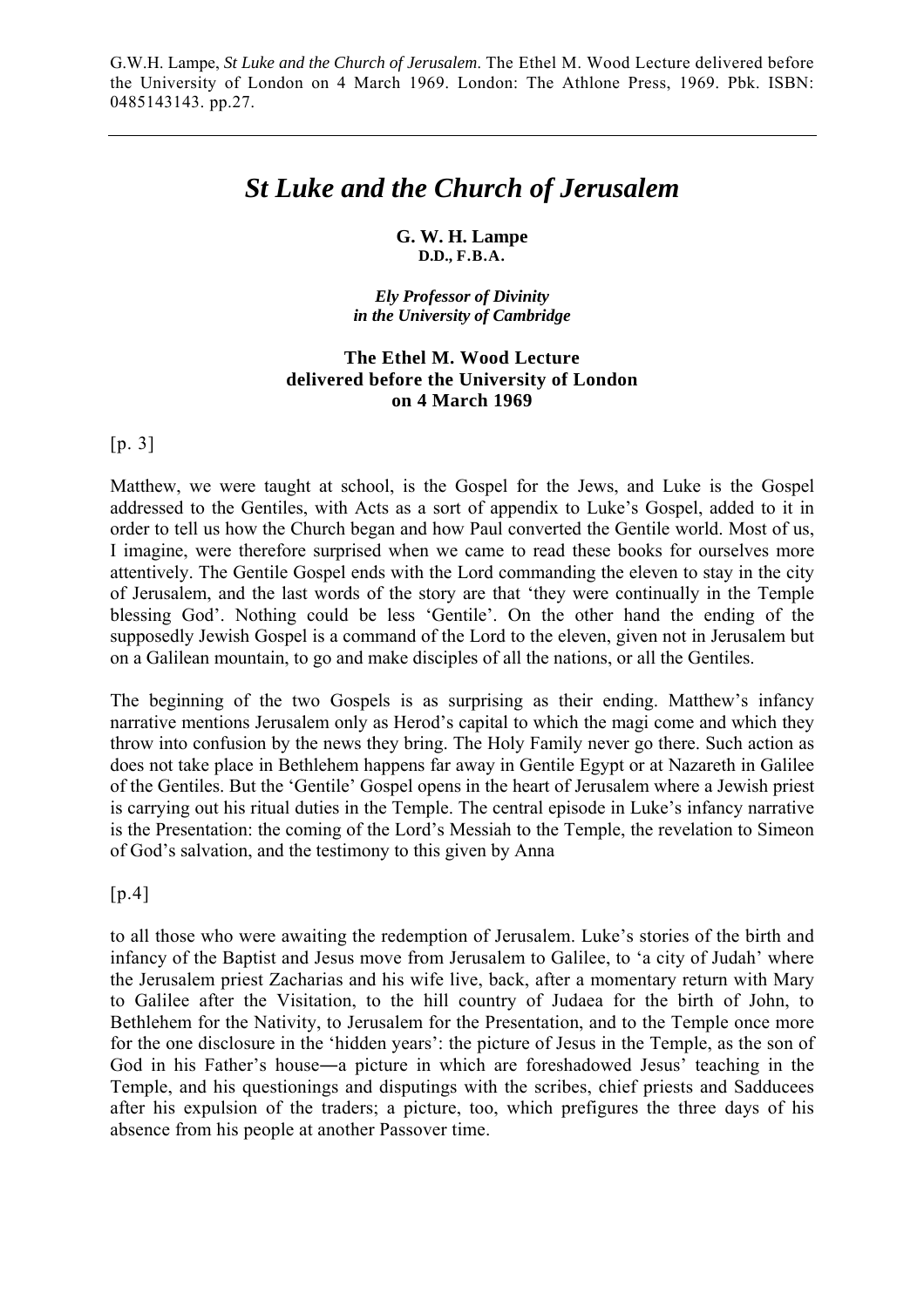An intense interest in Jerusalem is characteristic of the early part, not of Matthew but of Luke the 'Gentile'. Of course, his concern with Jerusalem and the Temple in the opening chapters of his first volume is often contrasted with the complet: change of scene to which his second volume leads us. From an Old Testament priest offering incense in the Temple, with the people of Israel praying outside, we are taken by way of Galilee, the journey of Jesus to Jerusalem for his 'assumption', and the Spirit-empowered mission of the apostolic Church, to the very heart of the Gentile world: to Paul in Rome, receiving all comers in his house, proclaiming the kingdom of God and teaching about the Lord Jesus Christ, with all boldness of speech, unhindered. The theme seems to be 'How we brought the good news from Jerusalem to Rome'.

Yet it is precisely there, in Rome, that Luke gives us another surprise. We expect Paul to receive a Roman triumph: the victory march of his great campaign from Jerusalem through all those scenes of dramatic struggle and glorious success, Antioch, Philippi, Corinth, Ephesus.

[p.5]

Luke seems to be preparing something on these lines. He knows that Paul's approach along the Appian Way is a great moment. 'And thus we came to Rome.' But (first anticlimax) this is not, after all, going to be a great missionary assault on the heartland of paganism. The good news has already *been* brought to Rome by persons unknown. There is a church here already; the brethren escort Paul on his way and encourage him. If we had no *Letter to the Romans* we should certainly never have expected from Luke's narrative to find a church established in Rome before Paul ever set foot there.

Stranger still (second anticlimax), Luke tells us almost nothing about the good news being proclaimed to any Romans. He does say that Paul kept open house for all comers; but that is not a very stirring description of a great evangelistic crusade. It comes, too, in what is evidently meant to be a rather sober and quiet ending to Luke's great work. This brief description of Paul preaching and teaching in his hired house corresponds to the last sentence or two of Luke's first volume: 'They were continually in the Temple blessing God' is another quiet ending. Both these passages are important. Luke 24:53 shows that the Temple has become the centre of the life and worship of the risen Christ's chosen witnesses, with the hope that from that Centre the preaching of repentance and forgiveness will go out to the nations. Acts 28:30-3I tells us that the good news brought by Jesus, the gospel of God's kingdom, and the teaching of the witnesses to his Messiahship, were being proclaimed without hindrance in Rome―with the promise that here was to be a new focal point of the world-wide mission. Yet the real dramatic climax of each volume precedes these relatively tame summaries. It comes in the words (Luke 24:44-49) in which the Lord declares that in the Messiah's suffering and resurrection the ancient scriptures have been fulfilled, and commissions the apostles as witnesses to the nations,

 $[p.6]$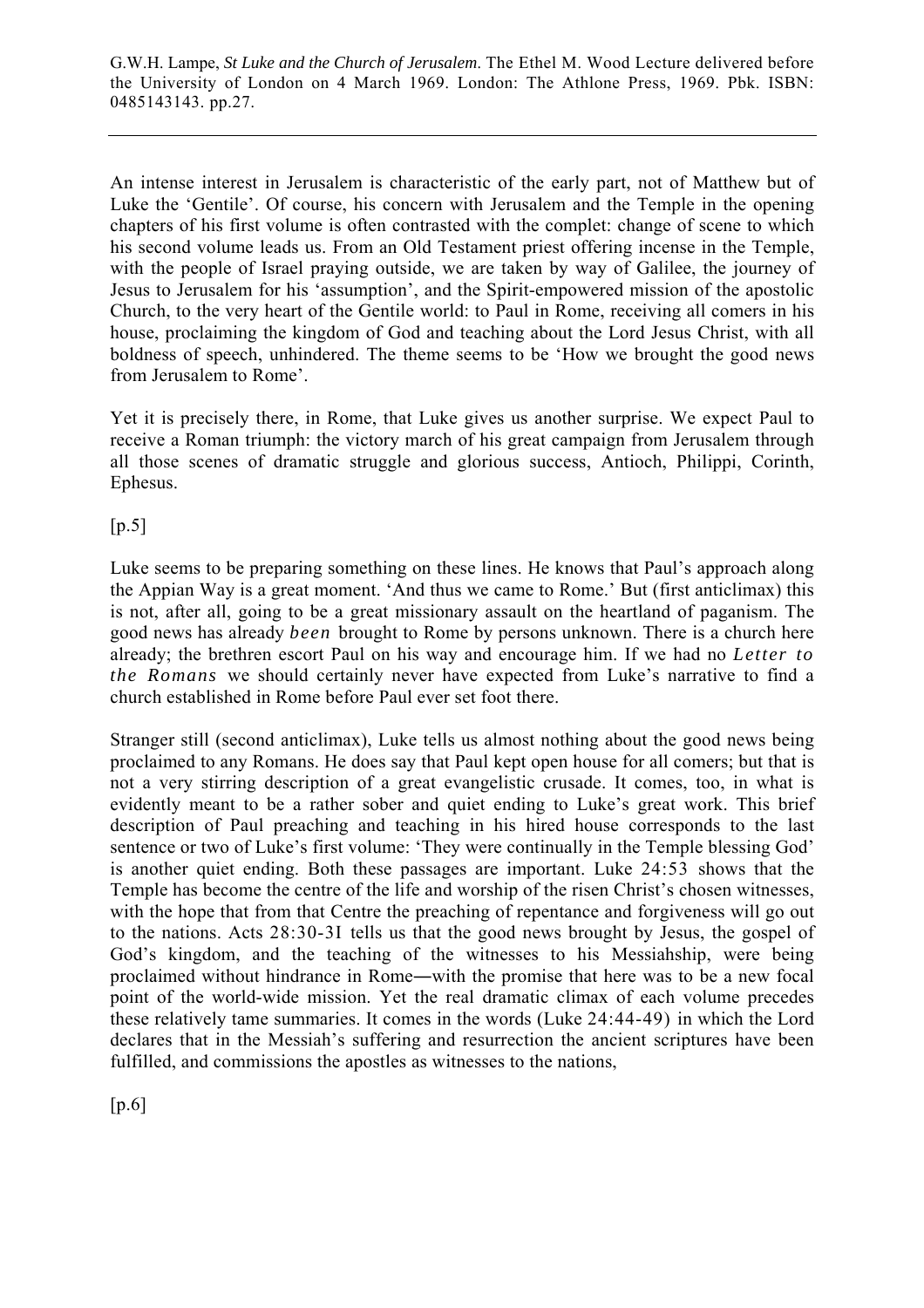beginning from Jerusalem. It comes in Paul's final denunciation of the Jewish leaders and his solemn turning to the Gentiles for the momentous and symbolical third time, which leaves the Jews no further chance.

Luke tells of no dramatic conversions at Rome. Having brought his hero to his goal, what Luke does is to turn our attention back to Jerusalem, the starting-point. It is the Jewish leaders whom Paul sends for on his arrival in the Gentile capital. What follows is Paul's main apologia to the Jews. To them he introduces himself as a prisoner from Jerusalem, one who had been handed over, like Jesus, into the hands of Romans who hold him to be innocent and, but for Jewish malice, would have released him. He defends his loyalty to Israel and its traditions. The gospel which brought him into captivity is the hope of Israel. The whole of Paul's controversy at Rome lies within the framework of Judaism. Not the Gentile world, but the chief men of the Jews, are being confronted with the good news in Rome, as they have been, up and down the world, ever since the first preaching of Jesus in the synagogues. This is their last chance, the final show-down. And in a whole day spent in solemnly 'declaring the kingdom of God', and 'persuading about Jesus' by appealing to the Law and the Prophets, Paul succeeds only in creating dissension among his hearers. So, as the real conclusion of his two volumes, Luke puts into Paul's mouth Isaiah's tremendous denunciation: 'Go to this people and say: You will hear and hear, but never understand; you will look and look, but never see. For this people has grown gross at heart; their ears are dull, their eyes are closed. Otherwise, their eyes might see, their ears hear, and their heart understand, and then they might turn again, and I would heal them.<sup>1</sup> Luke has already anticipated this condemnation. He followed Mark in applying Isaiah's prophecy

## $[p.7]$

to those who could not understand Jesus' parables (Luke 8: io); but there he abbreviated it to the bare minimum, omitting the hardening of the people's heart―which Matthew, who greatly expanded Mark's citation, included in his Gospel at that point. The Fourth Gospel (12:37-40) refers the same prophecy to the continuing unbelief of the Jews after Jesus' ministry of signs. Luke, after partially reproducing it from Mark, keeps it until the end of the whole story: the end of the apostolic mission; and then he quotes it even more fully than Matthew. For now at Rome the prophecy is at last completely fulfilled, leaving Paul free to say: 'Be it known to you that this salvation of God has been sent to the Gentiles: *they will* listen.'

Paul's work, as Luke sees it, ends with the discharge of his responsibility towards the Jews. Though he was the apostle of the Gentiles, Luke makes it clear that he was the apostle of the Jews first. For Luke there are not two missions, to the Jews under the leadership of James or Peter and under Paul to the Gentiles. There is only one mission, with a double aim: the conversion of Israel and the drawing into Israel of a people chosen by God, paradoxically enough, from the Gentiles, as the prophets had foretold (Acts 14:15ff.). Paul was, indeed, sent far from Jerusalem to the Gentiles (Acts 22:21), but this commission, which, Luke tells us, Paul received from the Lord at Jerusalem in a vision in the Temple, did not imply any withdrawal from the Jewish side of the mission. On the contrary. For instance, if Luke found any information about Titus in his sources he kept that uncircumcised Gentile out of his

 $\overline{a}$ <sup>1</sup> *New English Bible* © 1961 by permission of Oxford and Cambridge University Presses.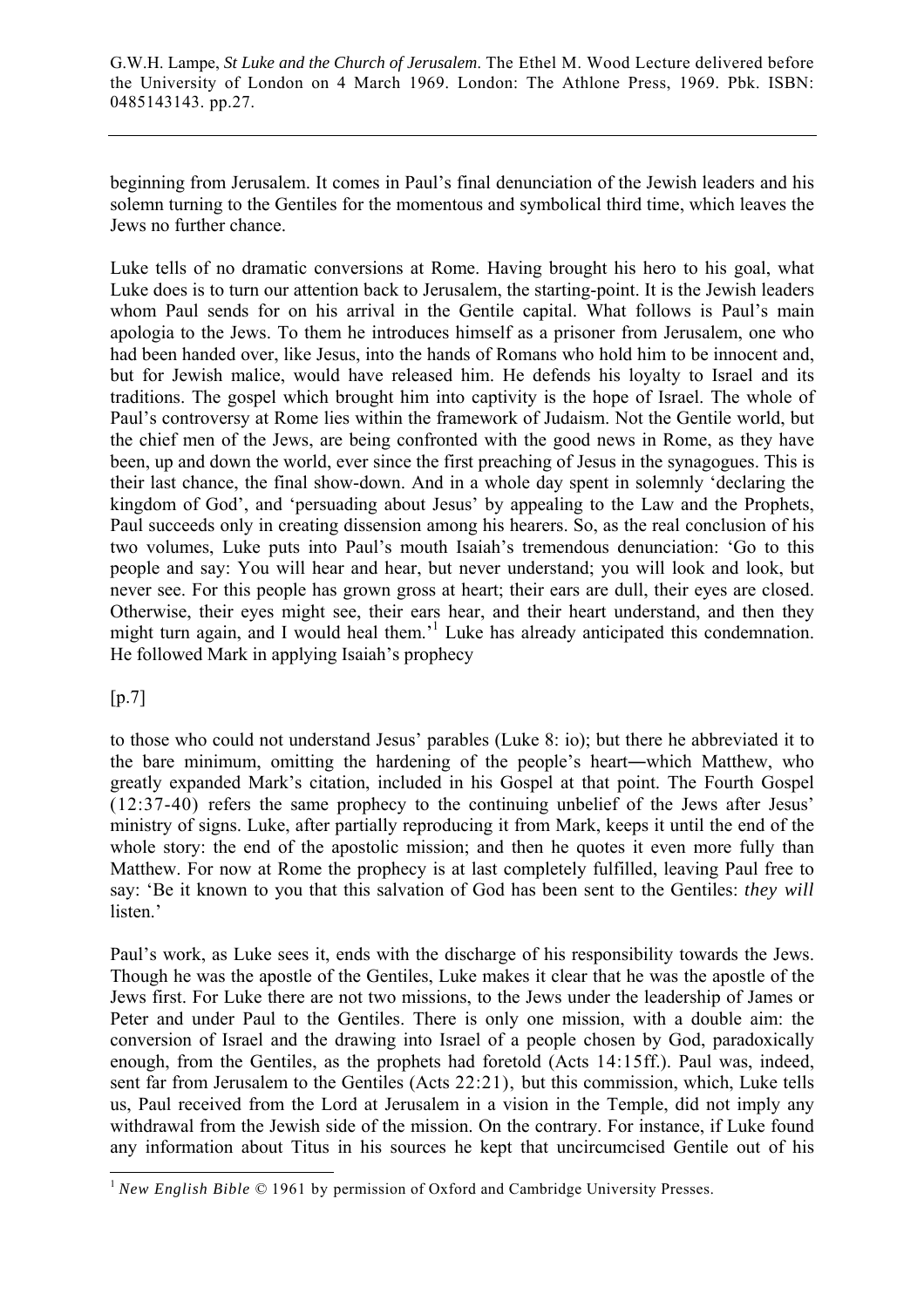picture. Paul could not have such a man as a missionary colleague, any more than he could have had Timothy, the uncircumcised son of an apostatizing marriage, without first circumcising him. Paul, as he himself told Agrippa, was sent both to 'the people' and to the Gentiles. If he turned to the Gentiles only, he did so because he was driven to it, confident in the knowledge that

[p.8]

he had done his best for the Jews; the responsibility was theirs. So at Antioch he invokes the threatening prophecy of Habakkuk 1:5: 'See this, you scoffers, wonder, and begone; for I am doing a deed in your days, a deed which you will never believe when you are told of it'; and in Corinth he claims, in the spirit of the prophet on his watchtower: 'Your blood be on your own head; I am clean' (Acts 18:6). It is partly, at least, to this discharge of his obligation towards the Jews that he alludes in his address to the Ephesian elders: 'I am clean from the blood of all men' (Acts 20:26). At Rome this obligation comes to an end. The rejection of his message by the Jews there is the third decisive moment, rather reminiscent of the three denials of Peter, the threefold verdict of acquittal pronounced by Pilate, and the three assertions of Paul's innocence by the Pharisee scribes, Festus, and Agrippa.

The reason why in Luke's view the gospel events extend from the annunciation of the forerunner at Jerusalem to Paul's preaching in Rome is partly because the gospel is the story not only of the light of the Gentiles and the glory of Israel, but also of that 'standing or falling of many in Israel' which Simeon, probably using the Isaianic imagery of the stone of stumbling, had prophesied; and the piercing sword of which he spoke did not accomplish the division between Israelites who stood and Israelites who fell until the climax of the mission had been reached both in Jerusalem and in Rome.

There the Gospel ends. For in it Luke has grappled, like Paul in Rom. 9-11, with the problem of Israel. 'Has God rejected his people?'. Paul could answer  $\mu \dot{\eta}$   $\gamma \dot{\epsilon}$  vouto, 'I cannot believe it', as the New English Bible rather tamely translates him. No: Israel had been temporarily blinded until the Gentiles should have been admitted in full strength. Then, provoked to emulation, all Israel would in turn be saved. Luke cannot say this sort of thing. He does not hope for the conversion of all Israel. The break with the synagogue is com-

[p.9]

plete. Jerusalem has fallen and is being trodden down by the Gentiles (Luke 21:24). She did not know the time of her visitation (Luke 19:44); the king of the parable of the pounds has taken vengeance on those who would not have him to reign over them (Luke 19:27). Had Luke thought that the Jewish leaders had been offered any further chance after the point where he laid down his pen, he would have had to write a third volume to complete his theme (not to record Paul's fate, for the Miletus speech has already alerted the reader to the prospect that Paul is to be a martyr, and Paul's actual condemnation would not seem important to Luke. Nor would it embarrass him; he is not writing an apology for Paul to the secular authority; he has told us that every Gentile authority believed Paul to be innocent; his death would be only a by-product of the final rejection of the gospel by the Jews who were the sole cause of Paul's trials and death). Thus Luke cannot hope that the conversion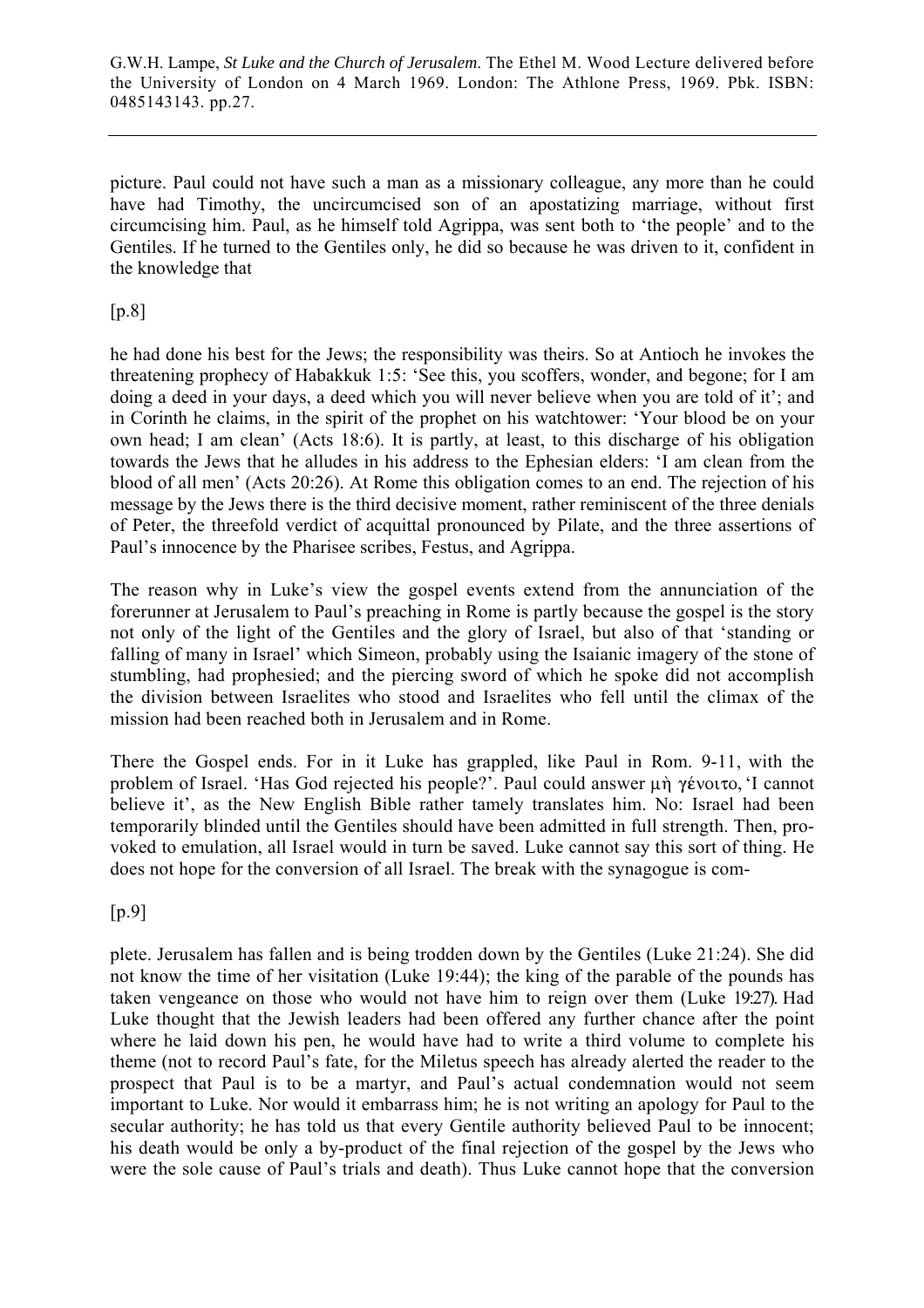of the Gentiles will provoke the Jews to emulation. Nor can he take up an attitude like that of *Barnabas* and virtually deny that the Jews as a whole ever were the true people of God. Luke's position is intermediate. There has been a final rejection of a part of Israel, but this part is not, and never has been, the authentic people of the covenant, for they have continually broken it. From the beginning, as Stephen's speech is meant to show, there have been two 'successions' in Israel. The faithful and true succession passed from Abraham, Isaac and Jacob to Joseph, Moses, 'our fathers' in the desert wanderings and the entry into Canaan, David, and on to the Righteous One, the prophet like Moses. To this tradition belong the covenant and the promises of God, the living oracles, the angel of the divine presence, the tent of witness, the prophets and, by implication, Jesus the prophet like Moses, the promised blessings of the kingdom of God which are repentance and forgiveness, and the witness of the Holy Spirit. The leaders in this succession are wanderers

 $[p.10]$ 

and exiles, men who, like Joseph and Moses, were rejected, whom God, vindicated and exalted and who performed wonders and signs. The whole line leads to Jesus and the community which has been baptized in his name and possessed by the Holy Spirit. It is not a new Israel, but identical with the true succession of the covenant people. For Luke does not know of any new covenant (Luke 22:20, in the longer text of the words of Institution, is, I think, unlikely to be authentically Lucan). Rather, for Luke, the beginning of the gospel means that God has remembered his holy covenant which he made with Abraham (Luke 1:72), and the glorification of Jesus has fulfilled God's promise to Abraham for those who, as faithful Israelites, are 'the sons of the covenant which God made with the patriarchs' (Acts 3:25). This true succession is the larger part of Israel. In Luke the people, as opposed to the rulers, are friendly to Jesus and his missionaries. Luke 23:13 appears to offer an exception, but it is possible that the text is corrupt.

Stephen's other, parallel, succession is a long line of rebellion, apostasy, and persecution of the righteous: from the brothers who sold Joseph into Egypt, through the brethren of Moses who drove him into Midian, the rebels in the desert who told Aaron to make the calf, the worshippers of the host of heaven, and, though this is less clear, Solomon, who replaced the tent of testimony with a house made with hands (one may compare the derogatory use of this term at Isa. 16:12). In this succession there stand the persecutors of the prophets, and now the betrayers and murderers of the Righteous One. This 'Remnant in reverse', as it were, now, as always, resists that Holy Spirit by whose testimony the true Israel lives—the genuine covenant people into which, as Luke sees it, the Gentiles have entered, in accordance with the ancient prophecies, to replace those who were 'uncircumcised in hearts and ears' (Acts 7:51).

For Luke the question of the relation of the Church to

[p.11]

Israel did not involve the great Pauline problems of the Law. The accusations against Stephen and Paul, of subverting the Law, were false; indeed, the Law stands (Luke 16:17), but its main function is to be part of the prophetic witness, terminated by John the Baptist,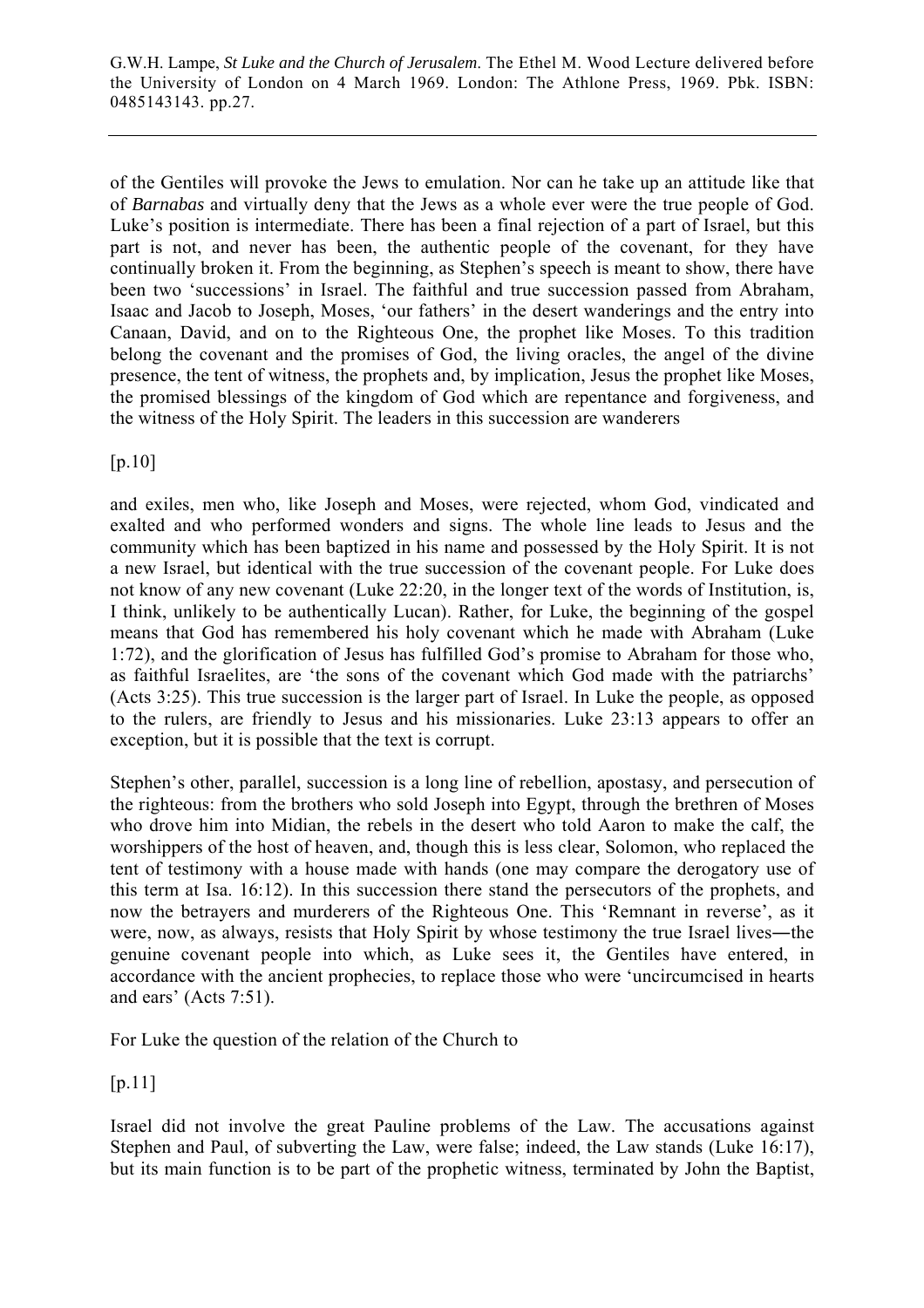which pointed towards the good news of the kingdom of God. But the false Israel never kept the Law (Acts 7:53), and in any case the Law was inadequate: by Jesus, through whom forgiveness of sins is proclaimed, every believer is justified in all those respects in which justification was not available by the Law of Moses (Acts 13:38). In any case, its practical demands have been relaxed since the Holy Spirit's descent upon uncircumcised Gentiles, supported by the testimony of the prophets, has proved that, as Peter said to Cornelius, Godfearers and righteous men in every nation are acceptable to God, Law or no Law (Acts 10:34).

Luke himself, and the Gentile Church of his day, have left the problem of the Law far behind in the past. He can even, perhaps forgetting for the moment about historical verisimilitude, make Peter speak of circumcision and observance of the Law as a yoke 'which neither our fathers nor we could carry' (Acts 15:10). Yet, as Luke thinks about the original mission it seems to him most important that its leaders, men in the true Israelite succession, faithful to the covenant, chosen to witness for the Messiah to the people and rulers of Israel, should themselves be devoted observers of the Law. Stephen was accused of blaspheming against Moses and God, of continually speaking against Temple and Law. But this was said by false witnesses, and Stephen's complaint about the Law is simply that the Jewish leaders, the false Israel, have never kept it. Peter was so scrupulously observant that it required a major demonstration of the divine will to convince him that God had cleansed the, legally speaking, defiled and unclean Gentiles. Luke's great concern is to vindicate Paul as a model of Jewish piety. He admits that vast

 $[p.12]$ 

numbers of Jewish Christians had been instructed ( $\kappa \alpha \tau \eta \chi \eta \theta \eta \sigma \alpha v$ , Acts 21:21) that Paul taught the Diaspora Jews to apostatize from Moses, not to circumcise their children, and to give up the Jewish way of life. His extreme anxiety to defend Paul's reputation as a devout Israelite suggests that this was a live issue in his own day. Is Luke defending the identity of the Church with the authentic Israel against Jewish propaganda? One recalls Justin's assertion that the Jews had mounted an anti-Christian counter-mission, based on Jerusalem: 'You chose selected men from Jerusalem and sent them out into all the world, saying that a godless sect of Christians had appeared, and recounting what all who do not know us are accustomed to say against us' (*Dialogue with Trypho*, 17.1). Or, may Luke have wanted to clear Paul's name from Ebionite slanders, such as are reflected in the Clementine literature? Or, on the other hand, is Luke defending the Church's continuity with Israel on the opposite front, against attempts, in the Marcionite manner, to deny all connection between them? However this may be, Luke forestalls the accusations made in Acts 21:21 by telling us how Paul circumcised Timothy, took a vow at Cenchreae and hurried thence to Jerusalem, presumably to discharge it; how he again hastened to Jerusalem after his last missionary journey so as to keep the Jewish Pentecost there, how on his arrival he demonstrated, at James' request, his respectability as one who 'walked so as to observe the Law' by accompanying to the Temple four men who were under a vow, paying for their sacrifices, and, for some reason which Luke does not explain, purifying himself (possibly by way of decontamination after coming from heathen lands).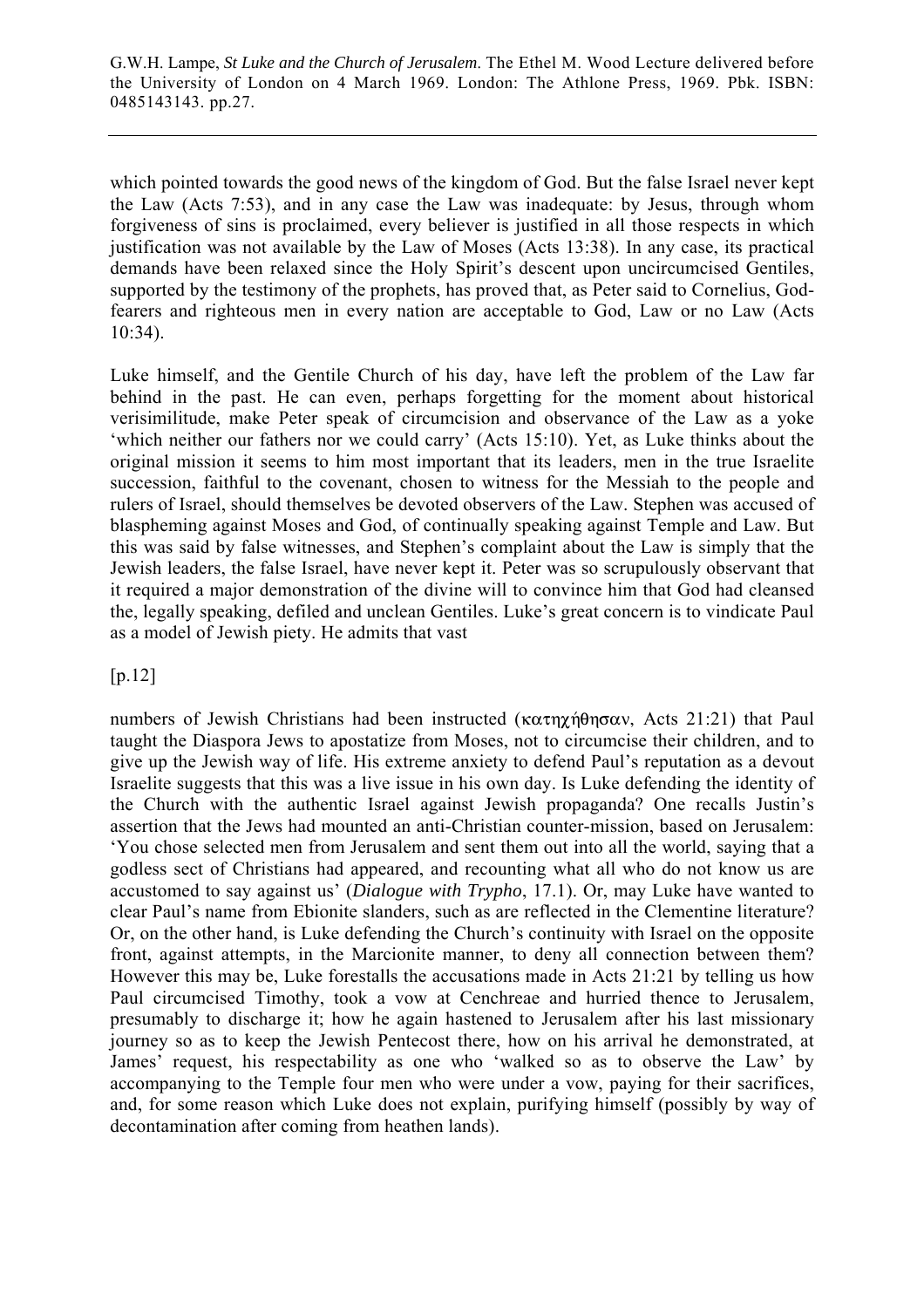Paul was accused in the riot in the Temple of teaching against People, Law and Temple (Acts 21:28); and the main burden of the last quarter or so of Acts is that, on the contrary, Paul was the most zealous devotee of Israel's religion whom one could possibly conceive; and, just for that

[p.13]

reason, one who could rightly challenge Israel's leaders to see in the gospel, and in the gathering in of the Gentiles, the fulfilment of all that was good in their ancient tradition. This is the main thrust of Paul's apology to the Jerusalem mob, addressed as though, like Stephen's defence, it were meant for the Sanhedrin: 'Men, brethren, and fathers' (Acts 22:1). He had always been a zealous Jew; to this the high priest and all the Sanhedrin would testify, for from them (does Luke forget it was not from the same high priest?) he had obtained his commission to the brethren at Damascus ('brethren' meaning not Christians but synagogue officials). Ananias, too, at Damascus, had been a devout man according to the Law, attested as such by all the local Jews, and Ananias declared to Paul nothing revolutionary, but rather the will of 'the God of our fathers'. That Paul should become a missionary to the Gentiles was due solely to the command of the Lord who appeared to him in a trance at prayer in the Temple in Jerusalem.

To the Sanhedrin Paul presents himself as a Pharisee. The issue on which he is charged is no more than an internal Jewish dispute about resurrection. And, although Paul is charged before Felix with offences similar to those alleged against Jesus in Pilate's court, he defends himself as one who serves the God of Israel's fathers according to the Way, believing the Law and the prophets, hoping for the resurrection, and as the victim of an unprovoked attack while he was actually engaged in the good works of Jewish piety―almsgiving and sacrifice―within the Temple. The apology before Agrippa develops the same picture: of Paul as the ideal Pharisee, both before and, still more, after his conversion; and it is this repeated apology to the Jews that occupies most of Luke's story of Paul in Rome. Tedious as it all is to the casual reader of Acts, it is a dominant theme of the book. The Church, for Luke, must have been identical at the outset with the true adherents of the Mosaic covenant.

[p.14]

'Jerusalem and the Temple, a prominent and continuing concern of Luke': $^2$  so Paul Minear described it in a recent essay on the Lucan birth narratives; and this is true. But Luke sees the Temple in two aspects. It is the place where the promise of the gospel is first announced. It is visited by Jesus four times: at the Presentation, when the Messiah, bringing glory to Israel, appropriately comes into the place where God had set his Name and his glory tabernacled (for Luke readily associates the divine glory with the person of Jesus: one may note Luke 9:26, and, in contrast with the other evangelists, in the Transfiguration story, Luke 9:31-32); the second visit is to his Father's house; the third is for the climax, according to Luke, of the Temptations; and on the last visit Jesus moves straight from his royal welcome into Jerusalem to occupy the Temple, cleanse it, and within its precincts to confront the leaders of Israel with the choice of acceptance or rejection. It is the place where

 2 Paul S. Minear, 'Luke's Use of the Birth Stories', in L. E. Keck and J. L. Martyn, *Studies in Luke-Acts* (SPCK, 1968) pp. 111-30.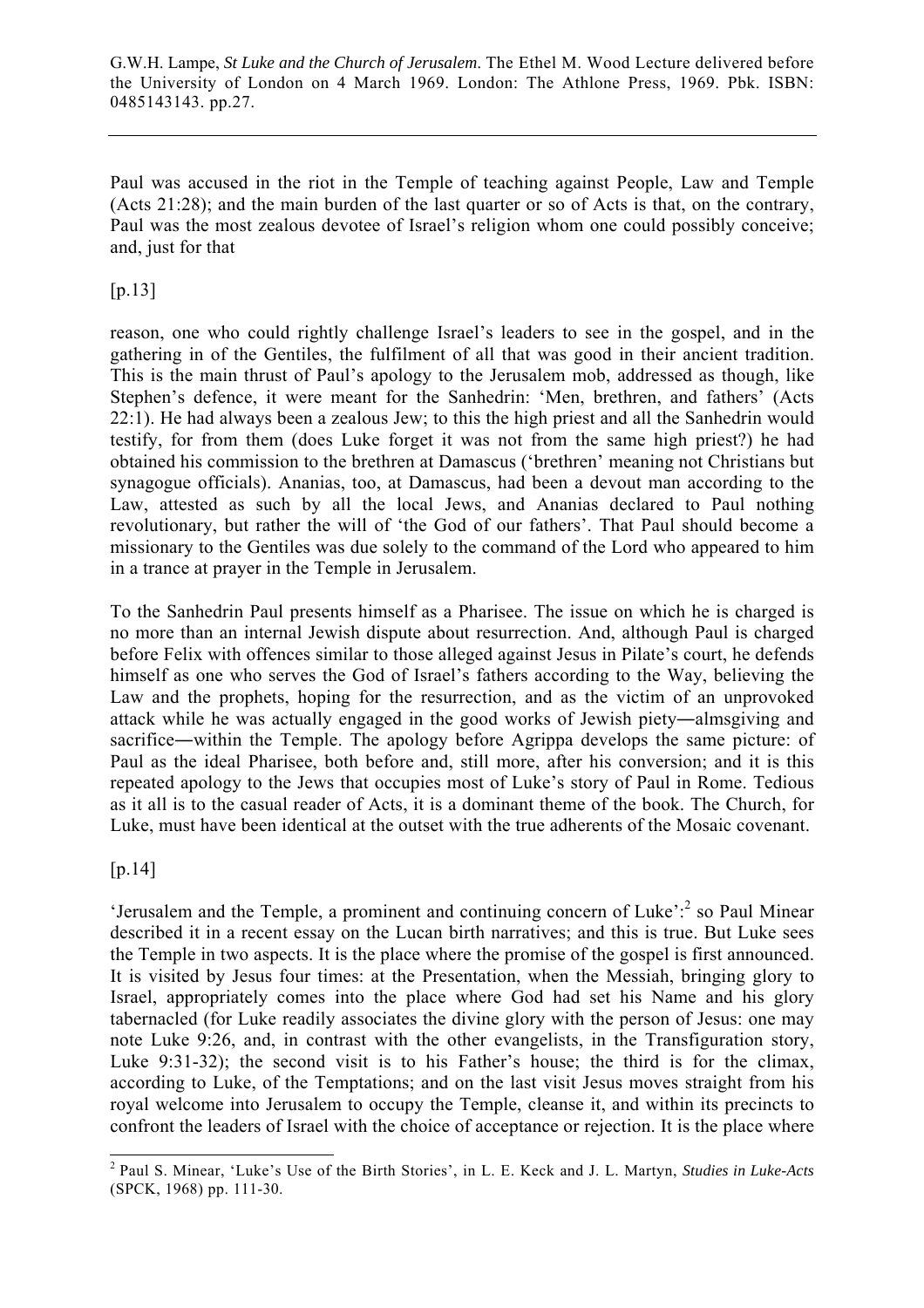the first volume of Luke's gospel ends, with the nucleus of the true Israel of the Messiah's followers gathered in it to bless God for his exaltation of Jesus as the Christ. It is the scene, too, of the proclamation of the gospel, and the challenge to believe and repent, delivered by the apostles to the leaders of Israel by word and by wonders and signs. Did Luke perhaps think of it, so long as it remained the scene of the apostolic witness, as being still, and in a new sense, the 'tabernacle of testimony' spoken of by Stephen? It is the place, too, where Paul goes to demonstrate his loyalty to the Law and where his near-lynching by the mob marks the rejection of the gospel in the Temple and by the Temple's authorities. Stephen and Paul were accused of attacking the Temple, and in the charge against the former Luke refers indirectly to the fact recorded by the other evangelists that Jesus himself had been accused of threatening to destroy it. Luke insists that

[p.15]

all this was false; and he suppresses all that Mark says directly about the alleged saying of Jesus that he would destroy the Temple and build another not made with hands. On the other hand, Luke is well aware that the Temple is no more: the same Temple in which the Messiah had been revealed, where Jesus had taught daily, where in the early morning the people had flocked to listen to him, where the apostles had delivered their proclamation to Israel, and to which the angel who opened their prison doors had sent them back to 'stand in the Temple and speak to Israel ('the people') all the words of this Life'. Like Matthew, Luke records Jesus' words in his lament over Jerusalem, 'Look, there is your Temple, forsaken by God'; he reproduces the Marcan prophecy that not one stone will be left upon another; and, like Matthew, he omits the continuation of 'My house shall be called a house of prayer'. It cannot be 'for all the nations'. The Gentiles cannot come to the Temple for the Temple has gone. Once Israel's leaders have rejected the Messiah and his witnesses, their Temple is forsaken. It is no longer needed; for the interconnection of 'glory' and 'Spirit' in Luke's theology, and of both with Christ and so with the Church, is such that the Temple as the focal point of the divine presence and the link between heaven and earth can be supplanted.

It is against this background that Luke's rather puzzling picture of the Christian church of Jerusalem can best be understood. Luke sees Jerusalem as the place of God's decisive acts and the place where witness is borne to them: the central focus of revelation and mission. At the Transfiguration Luke tells us of the 'exodus' which Jesus is to accomplish at Jerusalem (Luke 9:31). He arranges more than a third of his Gospel in the framework of a journey on which Jesus, having 'set his face to go to Jerusalem' (Luke 9:51) for his 'assumption' through suffering and death, goes up, accompanied by the witnesses whom he had chosen in

## [p.16]

Galilee (for 'beginning from Galilee' characterizes the ministry of Jesus, as 'beginning from Jerusalem' does that of the apostles: cf. Luke 23:5; Acts 10:37; Luke 24:47. Those who, like the women of Luke 23:49, 55; 24:6, went up from Galilee to Jerusalem, witnessed Jesus' death and could testify to his resurrection, are the ultimate guarantors of the gospel. Paul himself has to appeal to their authority in his Antioch speech (Acts 13:31)). In this central section of Luke's Gospel the reader is informed three times of the journey and of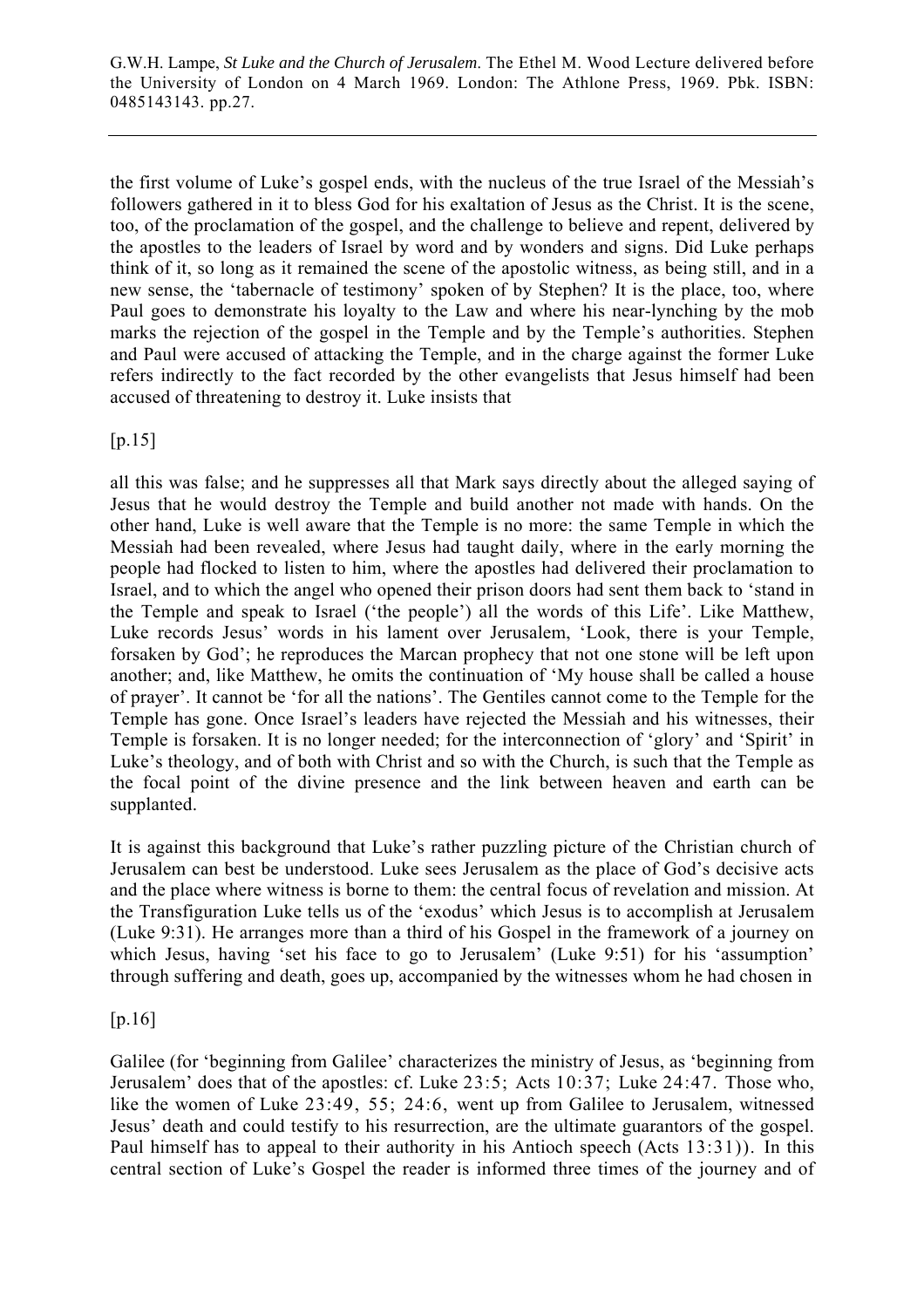Jerusalem as its goal (Luke 9:51; 13:22; 17:11), just as in the last chapters of Acts one is told three times that Rome is the goal set before Paul (Acts 19:21; 23:11; 27:24). The three Lucan lamentations over Jerusalem help to make the outcome clear (Luke 13:34-35 (Q); 19:41-44, and 23:28ff., both peculiar to Luke). Jesus was greeted, according to Luke, as king, with allusion to Zechariah 9:9, and possibly with Zephaniah 3:15 also in mind: 'The king of Israel, the Lord in thy midst': but Jesus is to suffer the typical fate of every prophet at Jerusalem. He will be handed over to the Romans, and put to death―like Paul later on; and the consequence of the rejection by the Jerusalem authorities of the Christ and his gospel will be the siege and destruction of the city. It will be trodden down by the Gentiles.

But this will not happen until the apostolic mission has fully brought about the standing and falling of many in Israel. First, Jerusalem, where Jesus taught and died and rose and where he commissioned his witnesses, must be the scene of their testimony. They are told by the risen Lord not to leave Jerusalem. Everything in the Resurrection-Ascension-Pentecost event happens in or very near Jerusalem. To make this absolutely clear Luke drastically alters Mark's account of the angelic message to the women at the tomb. Luke will have no going into Galilee by the eleven and their associates.

 $[p.17]$ 

According to Luke 24:47, the proclamation to all nations, 'beginning from Jerusalem' is among those things that stand written in the scriptures. If this means that the place of Jerusalem in relation to the mission was foretold by the prophets, the allusion may be to Micah 4:1-3 (Isa. 2:2-4). This prophecy speaks of the nations going up to the mountain of the Lord, 'because the Law shall go forth out of Zion, and the word of the Lord from Jerusalem'. This passage is quoted in full by Justin (*Dialogue with Trypho*, 109.1-3) and applied to the proclamation of the gospel to the Gentiles by Christ's apostles from Jerusalem. It is not actually cited by Luke but Justin has probably expressed what is implicit in Luke's narrative. With it, perhaps, Luke may have had in mind another passage, Psalm 2:6, which runs in the LXX: 'But I was set by him upon Zion his holy mountain, proclaiming the Lord's decree. The Lord said to me, "Thou art my son, today have I begotten thee; ask of me, and I will give thee the nations (or the Gentiles) for thine inheritance, and the farthest parts of the earth for thy possession".' An earlier part of the Psalm is applied to the Passion of Christ in Acts 4:25-28, and 'ask of me and I will give thee the nations...' is added by the Western text to the citation of 'Thou art my son...' as a Christological proof-text at Acts 13:33. The thought of this whole passage may well underlie the Lord's commissioning of the apostles as witnesses (Acts 1: 8), although there the phrase 'the end of the earth' more directly echoes another Old Testament text, Isaiah 49:6. Further, the prophecy of Joel, which in Peter's Pentecost speech breaks off at 'whoever shall call on the name of the Lord shall be saved', continues: 'because in mount Zion and in Jerusalem there shall be one who is restored, as the Lord has said, and men to whom good news is proclaimed ( $\varepsilon \dot{\nu} \alpha \gamma \varepsilon \lambda \iota \zeta \omega \varepsilon \nu \omega$ ) whom the Lord has called' (Joel 2:32). The last words of this verse actually form the conclusion of Peter's speech (Acts 2:39); and it is very

[p.18]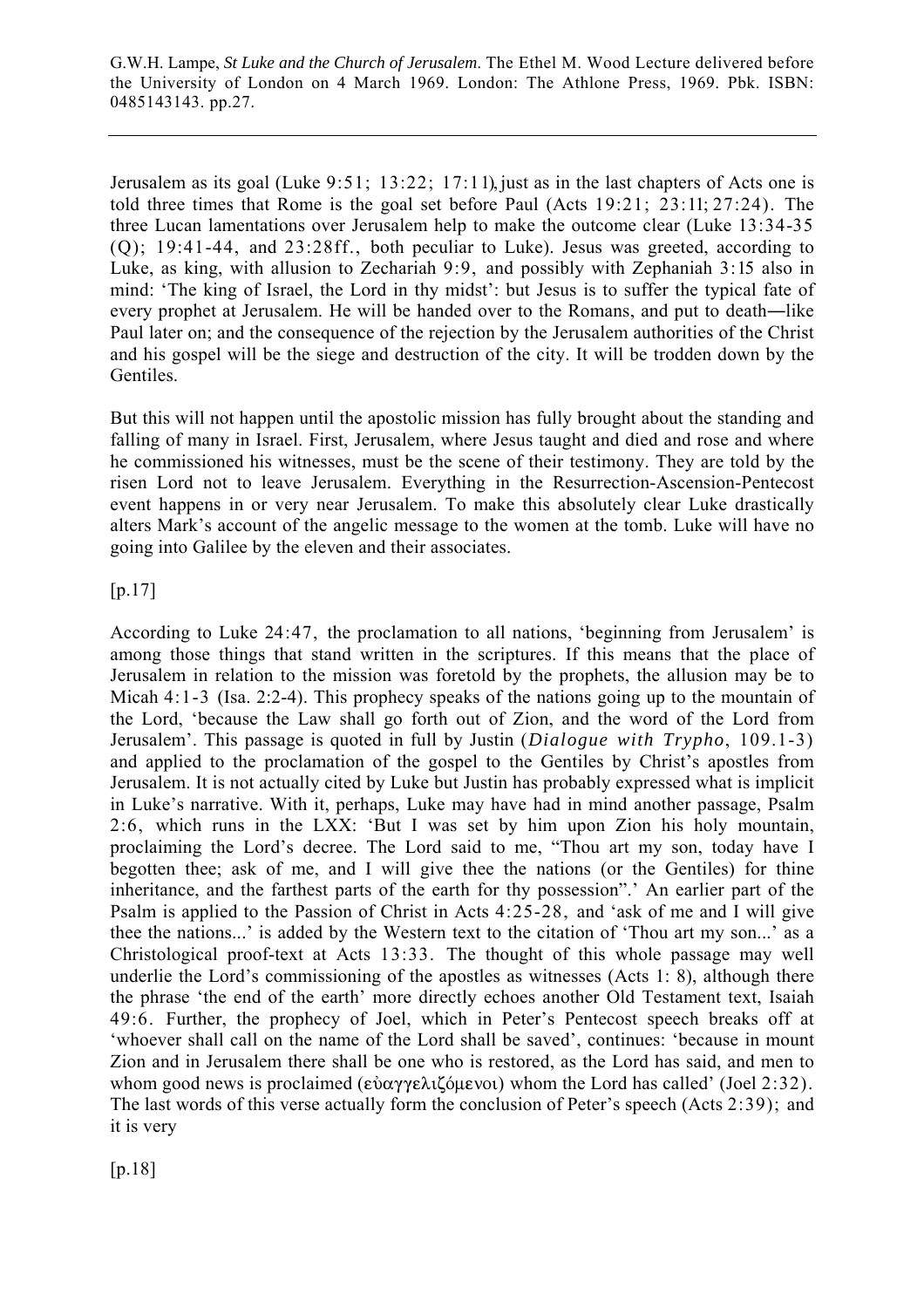possible that the whole prophecy was in Luke's mind. In any case, he had no lack of scriptural grounds for his belief that Jerusalem must be both the Church's birthplace (or rather, the place of Israel's renewal by the Spirit as the true messianic people of the last days), and also the centre and headquarters of its witness to the whole world. The constituting of the Jerusalem church in the persons of the apostles and their commissioning to witness successively in Jerusalem, Judaea, Samaria, and the end of the earth (Acts 1:8) is the mode by which in God's time the kingdom will be restored to Israel in a new form (Acts 1:6): the way in which the twelve apostles will exercise the kingdom covenanted to them at the Last Supper, and judge the twelve tribes of Israel (Luke 22:29f.). Like the nobleman in the parable, Jesus has gone to a far country to receive his kingdom. He has ascended, and Luke knows that he will not soon return, though Israel's repentance would bring the promised restoration nearer (Acts 3:19-21). In the meantime his rule is exercised from Jerusalem over the nations by the agency of the witnesses whom he designated and the testimony of the Holy Spirit which he has bestowed on them from heaven.

In the beginning the Christian Church is the church of Jerusalem. Later the Church spreads through the world outside Jerusalem, but always, because of its nature as the authentic and renewed Israel, this expansion takes the form of an extension of the Jerusalem church. This does not mean that Luke believes that the mission was everywhere directly organized and pioneered by Jerusalem. On the contrary, Luke makes it perfectly clear that he realizes that he has omitted to tell us about the foundation and early history of churches in many parts of the world, including Rome itself; and there is no reason to think that he believed them all to owe their origin to the direct initiative of Jerusalem. He does, however, hold that these churches all came in due

[p.19]

course under the supervision and guidance of the church of Jerusalem.

The reason why Jerusalem must be the directing Centre is, first, that the original members of that church are the apostles, which for Luke means the Twelve, and their immediate associates. This fact is emphasized by the repetition of the names of the apostles at Acts 1:13-14, the mention there also of the women who had come up with Jesus from Galilee, the momentary reappearance of Mary, the mother of Jesus, and the introduction of his brothers for the first time, apart from a brief reference to them at Luke 8:19-20. These were the original Galilean witnesses, described as Galileans up to the moment of the withdrawal of the bodily presence of the Lord. Now they become witnesses in the first instance to the people and leaders of Israel; hence the necessity that by direct divine selection, the number of the Twelve should be made up. Secondly, the church at Jerusalem is a group directly inspired for its missionary witness to the great deeds of God ( $\mu \epsilon \gamma \alpha \lambda \epsilon \hat{\alpha}$ , Acts 2:11) through the theophany in which its first members became filled with Holy Spirit―a gift which was extended through them to the three thousand converts who received baptism. This church was thus marked out as a community of the new age, for whom the eschatological promise of the Spirit had been fulfilled; and Luke's idealizing picture of the Jerusalem church and its life (Acts 2:42-47; 4:32-37; 5:12-16) bears out this character: a society where no one calls any possessions his own, where all is shared in common, no one is in need, all persevere in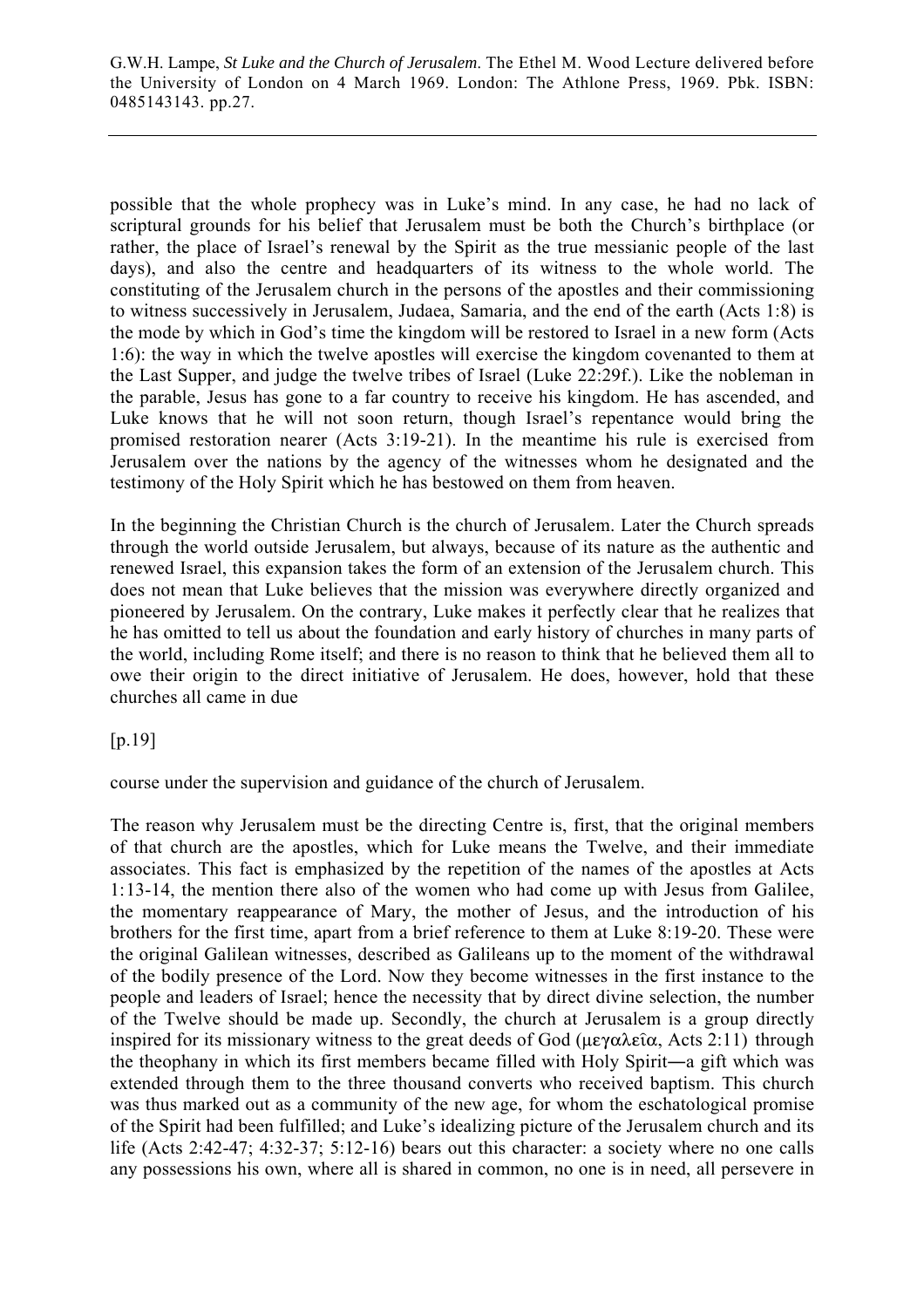the apostles' teaching, in the breaking of bread and prayer, where there is continual gladness, praise of God and favour with the people, where the apostles do wonders and signs and testify with great power to the Lord's resurrection. It is a community living, by anticipation, in the 'last days', as Luke tells us by inserting this phrase into the prophecy of Joel quoted at Pentecost (Acts 2:17); at the same time, or

[p.20]

rather, perhaps, for that very reason, a community which constantly frequents the Temple, 'daily', 'with one accord'.

At this stage it is a group formed around the apostles. Of the Twelve, as individuals, Luke can tell us practically nothing except for Peter, their spokesman, and his silent and shadowy companion, John. Their presence in the story is symbolical rather than actual; but as symbolical witnesses to the twelve tribes of Israel they are of great significance. For the first seven chapters of Acts are concerned with the apostolic witness to Israel, by wonders and signs, especially the healing of the lame man at the temple gate, and by the preaching of the gospel. The people respond in great multitudes (Acts 5:14). They are God's people, Israel, as ready to believe the gospel as they were to listen to Jesus. It is with the false leaders of Israel that the confrontation lies, and this, despite Gamaliel's surmise that to oppose the apostles might be to fight against God himself (Acts 5:39), ends for the time being in the rejection of the apostles' witness by the high priest and the Sanhedrin, and the reproduction in Stephen's martyrdom of the trial and death of Jesus.

Throughout this first stage 'the church of Jerusalem' means the apostles: as leaders of an ideal community of the Spirit, and as witnesses whose testimony brings nearer the final hardening and rejection of the false Israel. After the persecution that follows Stephen's death the leaders of the Jerusalem church play a different role. Through scattering the church of Jerusalem this persecution paradoxically brings about a wide extension of the mission in Judaea and Samaria. The apostles, however, stay in Jerusalem. I do not think we need look for historical reasons why they should escape persecution: such as, that the persecution was directed only against Hellenist Christians, not against the Hebrew apostles. Luke's narrative here is not factually reliable, and indeed it is inconsistent, for only a short time later, when Saul returns from Damascus, there is a full-scale church in

 $[p.21]$ 

Jerusalem, comprising disciples, brethren, and the Hellenist Barnabas, as well as the apostles. Luke simply believes that the apostles must stay in Jerusalem, for now that the Jewish hierarchy has remained impenitent, they are the true leaders of Israel. Just as the high priest sent out Saul with an anti-missionary commission to Damascus, so the apostles now direct and control the Christian enterprise from their own capital, Jerusalem, either personally or by sending envoys. But it seems that they do this, increasingly, as leaders of the Spirit-inspired church of Jerusalem rather than as 'the Twelve'. 'Twelveness' relates to Israel, not to the Gentile world. Hence after the Gentile mission has begun (following the repetition, for a Gentile group at Caesarea, of the unmediated coming of the Spirit as at Pentecost, without waiting for the apostle, Peter, to act), the Twelve, as such, fade out of the picture. James the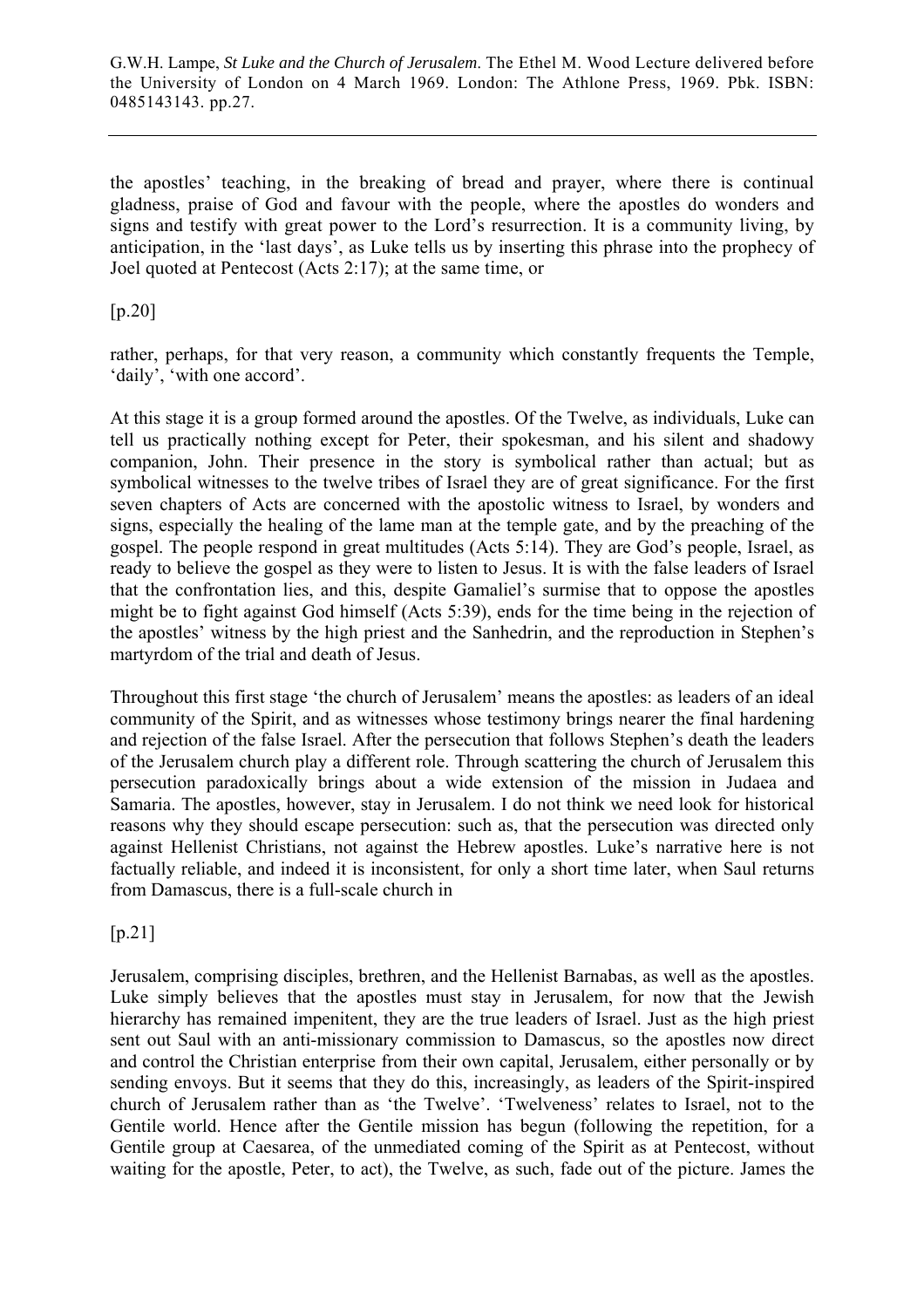apostle is martyred, and there is now no need to make up the Twelve. Peter perhaps remains in Jerusalem after his deliverance from Herod's prison. The 'other place' to which he goes (Acts 12:17) need not be another city, and, three chapters on, he gets up at the Jerusalem council and speaks in a perfectly natural way which does not suggest that Luke means us to think he has returned from abroad. Luke may have shared the idea of Eusebius (*historia ecclesiastica,* 3.7.8) that the apostles remained in Jerusalem until the impenitence of the Jews was finally punished by the war with Rome. However this may be, Luke certainly thinks that the leadership passed to James and the elders, probably when Peter was imprisoned. He introduces this change most awkwardly: Peter simply tells the company at Mark's mother's house to report his escape from prison 'to James and the brethren'; and this is Luke's first mention of James. This suggests two things. That house was not, as has often been supposed, the headquarters of the Jerusalem church, for the leaders are elsewhere. More important, Luke is not greatly interested in what individuals

[p.22]

were now in charge at Jerusalem and what particular ecclesiastical office they held. The important thing for him is that they speak and act for the original and authentic Spiritpossessed church, now engaged in directing the ingathering of the Gentiles.

Before this, however, Philip's mission to Samaria, that great step forward to a new stage in the expansion of the Church, had been reported to the apostles in Jerusalem (Acts 8:14), and they sent their two leading men, Peter and John, not to administer Confirmation to the Samaritans, but to confirm their baptism by Philip, and to incorporate them, by the sign of solidarity, the laying-on of hands, into the community of the Pentecostal Spirit: so that the Samaritan converts, too, became a sort of extension of the Jerusalem church. Not that all converts everywhere had to be received in this way by the apostolic leaders. Philip was himself a Jerusalem missionary, one of the Seven; and his baptism of the Ethiopian, who was not a heathen but had been to worship at Jerusalem, needed no confirmation. But just as the revolutionary step of baptising Samaritans had to be investigated and ratified by Jerusalem, so did Peter's dealings with the Gentile household of Cornelius. After his almost episcopal tour (it is supervisory rather than missionary) of the churches established by unknown people at Lydda and Joppa, Peter is compelled by the direct action of God to acknowledge that Gentiles may receive the Pentecostal gift 'just like ourselves' (Acts 10:47). Once again, the news that the Gentiles had received the word of God was reported to the apostles and brethren. This time envoys are not sent; but Peter goes up to Jerusalem, and has to defend his actions under cross-examination by 'those of the circumcision' in the Jerusalem church (Acts 11:2). It is remarkable that the members of the church require an explanation from the chief apostle; he is accountable to the Jerusalem community, and only after he has told them about the divine interventions at

[p.23]

Joppa and Caesarea do they glorify God and admit that repentance has been given 'to Gentiles, too' (Acts 11:18). All this may suggest that the authority of the Twelve as such over, as well as representing, the Jerusalem church, was confined, in Luke's view, to those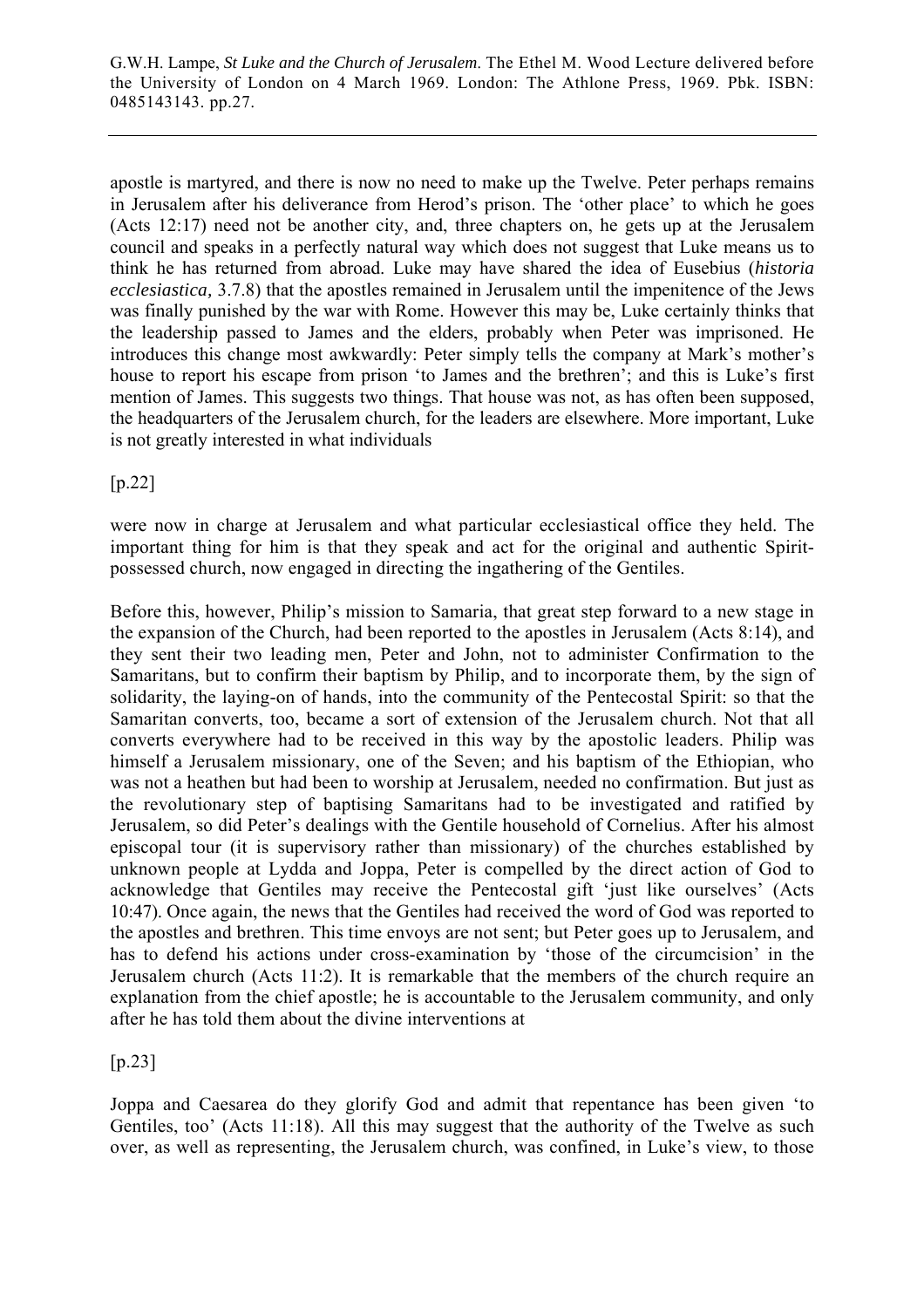matters, namely, the tradition of the gospel events, which fell within the scope of their eyewitness testimony.

Meanwhile, Saul who, in the end, will go up to Jerusalem as a prisoner 'bound by the Spirit' (Acts 20:22), has been sent by the high priest, the head of the false Israel, to bring the true believers at Damascus, ironically enough, as prisoners, bound, to Jerusalem. His conversion brings with it a commission to witness before Gentiles, kings and the sons of Israel (Acts 9:15). Although this comes directly from the Lord, Saul's baptism and participation in the Spirit is mediated through Ananias. Ananias seems to have no connection with Jerusalem (how there came to be Christians in Damascus is left unexplained), though as one 'sent out' by the Lord Jesus ( $\delta$  κύριος άπέσταλκέν με, Acts 9:17) he might almost be considered as a quasi-apostle. But in any case, in Luke's account, unlike Paul's own, attestation and recognition, one might almost say legitimization, follows very rapidly. Saul is introduced to the apostles as a body, becomes intimately associated with them, and does the same work in Jerusalem as Stephen, disputing with the Hellenists and only narrowly escaping Stephen's fate (Acts 9:27-29). Paul thus becomes, not an apostle in the full Lucan sense, but a close associate of the apostles and a representative envoy of the church of Jerusalem.

At Acts 11:19 Luke tells us how the dispersion from the Jerusalem church brought the gospel to Phoenicia, Cyprus and Antioch, and how at Antioch Gentiles were evangelized. Once again, this development is reported to Jerusalem. Luke seems not to allow the original apostles to travel further from Jerusalem than Samaria and Caesarea; they do not

[p.24]

visit Gentile churches and supervise them in person (Luke knows nothing of Paul's dispute with Peter at Antioch). So Barnabas goes as the church's representative to inspect the situation (Acts 11:22f.). He legitimizes the Gentile mission at Antioch and authorizes Paul to join it. Luke also tells us of a visit to Antioch by prophets from the church of Jerusalem (Acts 11:27). It is not clear whether they are an official delegation; but the fact that such leaders as Paul and Barnabas are included in a list of 'prophets and teachers' at Antioch (Acts 13:1) suggests that they may be. At any rate, their visit evokes a great gesture of solidarity between this Gentile community and the mother church at Jerusalem. A collection is organized for the brethren there in view of an approaching famine, predicted by Agabus. It seems likely, as Haenchen suggests,<sup>3</sup> that Luke has transferred into this setting the material he found in his sources about the great Pauline collection for Jerusalem. The mention of Agabus may have been taken over from a tradition about Paul's last journey to Jerusalem, where the prophet reappears (Acts 21:10ff.). In reality, it was on that journey that the Gentile collection was brought to Jerusalem by Paul; but Luke may well have thought it fitting that the grand gesture of filial affection from the Gentiles to the focal point of that true Israel to which they had been admitted should be made at the very outset of the Gentile mission by the first major Gentile centre; and that the envoys concerned should be Paul and Barnabas. I doubt if Luke mentions the real Pauline collection at all. What is supposed to be a glance at it, Paul's statement before Felix that he had come to Jerusalem to give alms to his nation and offerings (Acts 24:17), may refer only to his acts of Jewish piety in the Temple concerned with the vows and sacrifices that he undertook.

 3 E. Haenchen, *Die Apostelgerchichte* (Göttingen, 1959), p. 322.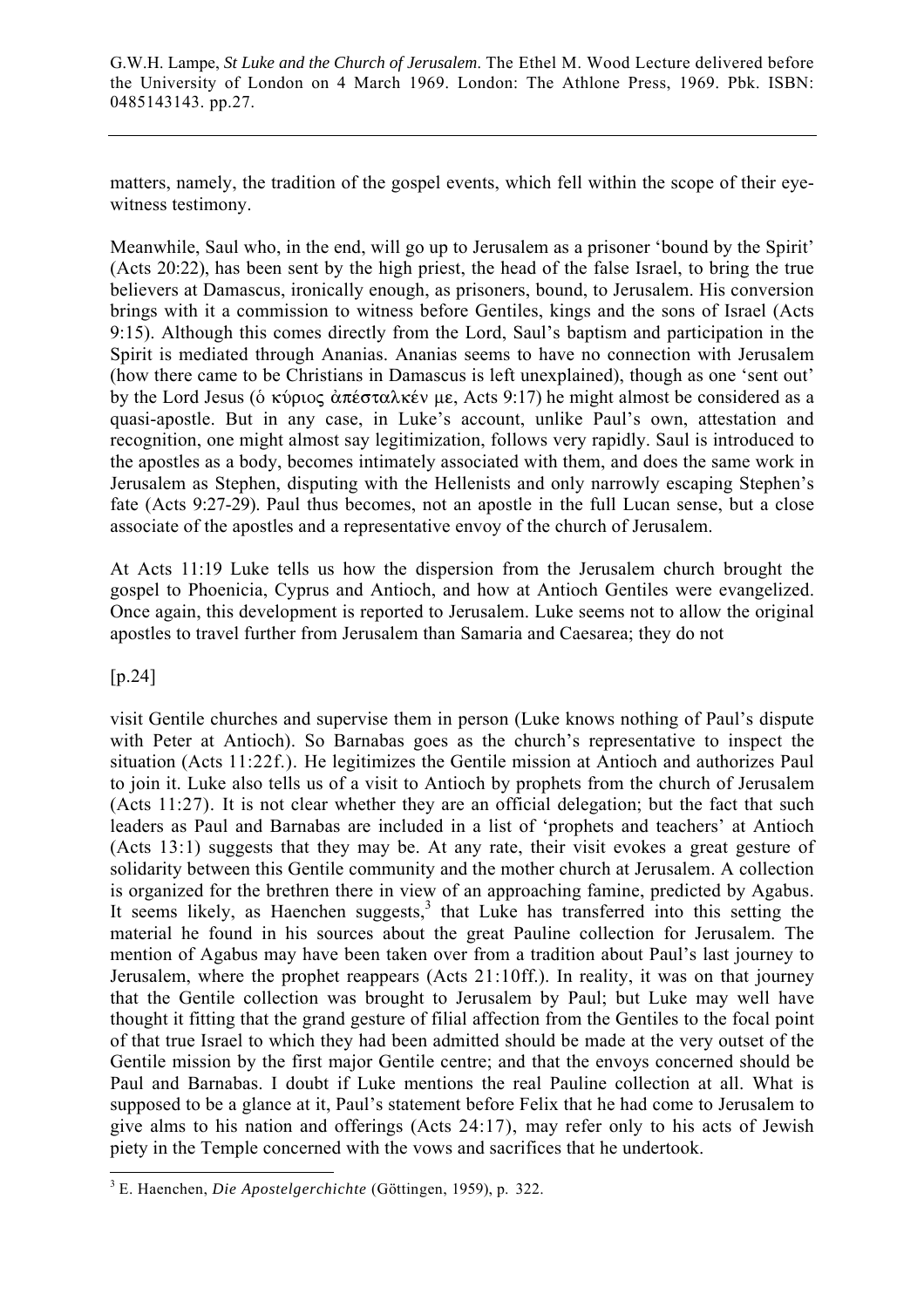The closing scene in this section of Acts which relates the beginnings of the Gentile mission is the solemn confirma-

 $[p.25]$ 

tion at Jerusalem by a council of apostles and elders, headed by James, with Peter, Paul, and Barnabas participating, of the incorporation of uncircumcised Gentiles into the Church. What Luke is interested in here is the recognition of the Gentile converts by the church of Jerusalem, despite the attempts of unauthorized people from Jerusalem to impose the rule of circumcision on them. This recognition is given on the ground that the scriptures attest God's intention to choose a people from the Gentiles, and because of the gift of the Spirit to Cornelius and his household.

I do not think that the phrase in the council's encyclical, it seemed good to the Holy Spirit and to us' indicates that the Jerusalem church believed itself to possess plenary inspiration. In fact, it probably means that the Spirit, by coming upon the Gentiles, made it clear to 'us' that we ought not to impose such a burden upon the converts; and we therefore testify to what the Spirit has thus shown us to be right. After this decision the church of Jerusalem sends a large delegation of leading men ( $\hat{\eta}$ yoύμενσι, Acts 15:22) to act like envoys of a Christian Sanhedrin and convey the council's letter to Antioch; and Paul and Silas go on to do the same in the region of Lystra and Iconium (Acts 16:4).

From this point onwards Paul operates more independently; but by means of the artificial device of 'missionary journeys' Luke keeps him in touch with Jerusalem. He and Silas set out carrying the decrees of the church, and later on, from Corinth, Luke brings Paul hurrying to a very brief visit to Jerusalem to greet the church (Acts 18:22), whether simply to report back after his tour in Europe or also to discharge his vow is not clear. This visit scarcely harmonizes well with the impression given by Paul's meeting with James on his final arrival at Jerusalem that he had been away from the city for a very long time.

There follows the regularization of Apollos, the Alexandrian Jewish missionary. This is done by Paul's associates in

[p.26]

that one might call the Jerusalem/Pauline mission, Priscilla and Aquila, who bring Apollos within the ambit of that mission. What his doctrinal deficiency was is not clear, but it seems as though, being out of touch with Jerusalem, and as it were a free-lance Christian, he could not share the witness of Jerusalem to the post-Ascension events and did not know of the eschatological Spirit. So, when he is described as 'fervent in spirit' this must be spelled with a small 's', and mean, as in Romans 12:11, 'ardent' rather than 'inspired'. So, too, at Ephesus, Paul gives baptism, such as the Jerusalem church practised, to disciples, perhaps converts of Apollos, who, like him, knew only John's baptism and had not been touched by the Pentecostal Spirit. Like the Jerusalem apostles at Samaria, Paul brings them within the Spiritpossessed Church, and when he lays his hands on them, they, too, speak with tongues and prophesy.